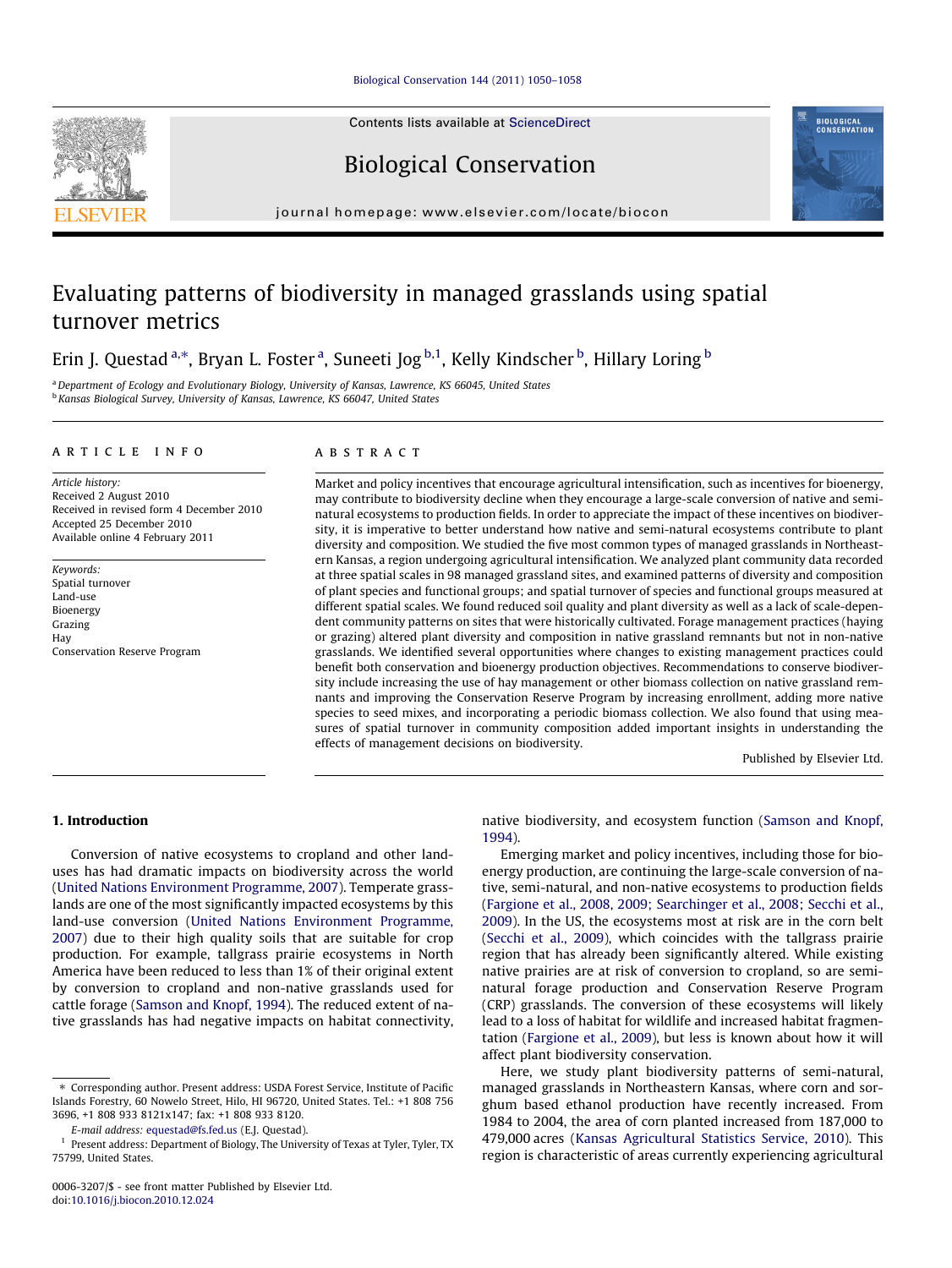intensification and is ideal for studying biodiversity in managed ecosystems because its managed ecosystems are more ubiquitous than pristine native grasslands, and managed grasslands vary in their historical and contemporary land-use. We examine plant community patterns in grasslands managed for forage production or enrolled in the Conservation Reserve Program [\(Natural](#page-7-0) [Resources Conservation Service, 2003\)](#page-7-0). Some grasslands that are managed for forage production were historically plowed, used for row crops, and then planted with non-native  $C_3$  grasses; whereas others are intact native tallgrass prairies dominated by native forbs and  $C_4$  grasses. Currently, both native and non-native grasslands are managed for forage as either hay fields or cattle pastures. CRP sites are highly degraded from cultivation, and owners receive a subsidy from the US federal government to replant them with native perennial  $C_4$  grasses [\(United States Department of Agricul](#page-7-0)[ture Farm Service Agency, 2007](#page-7-0)).

Here, we evaluate the effects of grassland management practices on diversity and composition of plant species and functional groups because these measures are important indicators of conservation value and habitat for wildlife ([Brudvig et al., 2007; Fos](#page-7-0)[ter et al., 2009; Haddad et al., 2001; Tilman et al., 2001; Weigelt](#page-7-0) [et al., 2009](#page-7-0)). We expect historical and contemporary management practices to affect the species and functional composition of plant communities. Historical land-use change has replaced native, C4 dominated prairies with non-native,  $C_3$  grasslands, causing a major shift in functional traits at the landscape scale. In addition, we expect contemporary management practices such as type of forage management to favor specific species or functional groups. We also compare the functional composition of restored,  $C_4$ -dominated CRP grasslands to native,  $C_4$ -dominated prairies to evaluate the utility of the CRP to restore plant functional diversity in this landscape.

We also examine the effect of management practices on patterns of spatial heterogeneity in plant species composition (hereafter referred to as spatial turnover) at several spatial scales. In native tallgrass prairies, analyses of spatial turnover at different scales have revealed the influence of environmental heterogeneity (e.g., soil gradients) on vegetation structure as well as the effects of disturbances associated with fire, ungulate grazing, and smallmammal activity [\(Collins, 1989, 1992; Collins and Smith, 2006;](#page-7-0) [Gibson, 1989; Veen et al., 2008](#page-7-0)). For example, selective foraging decisions by native bison can increase spatial turnover at small scales due to variable grazing intensity among patches ([Veen](#page-7-0) [et al., 2008\)](#page-7-0), whereas grazing can reduce spatial turnover at large scales by increasing dominance by  $C_4$  grass species ([Adler et al.,](#page-7-0) [2001; Collins and Smith, 2006; Vinton et al., 1993](#page-7-0)). It is likely that the effect of management practices on patterns of spatial turnover may also vary with spatial scale of observation. For example, replanted grasslands on previously cultivated sites may have similar small and large scale turnover patterns due to a history of plowing, the uniform planting of perennial grass species, and the broad application of fertilizer and herbicide. We compare measures of spatial turnover to more traditional indicators used in ecosystem monitoring to see if spatial turnover provides a better understanding of how management practices alter community structure.

Our overall goal is to understand how management activities affect the plant species composition, spatial structure, functional group composition, and diversity of a landscape undergoing agricultural intensification. We use data recorded at four spatial scales in 98 privately managed grassland sites to evaluate differences in plant community structure as a function of grassland management practices. We examine patterns of diversity and composition of plant species and functional groups; and spatial turnover of species and functional groups measured at different spatial scales. Our results reveal the impacts of contrasting management activities on plant community structure and diversity and allow us to suggest adaptive management practices that may enhance plant biodiversity in the region. We evaluate the potential for our recommendations to influence bioenergy production from agricultural and grassland ecosystems. In addition, we discuss the utility of measures of spatial turnover to improve the monitoring of biodiversity in managed and restored ecosystems.

## 2. Methods

## 2.1. Sampling

The study area is an agricultural region approximately 1500 km<sup>2</sup> in size and located at the prairie-forest ecotone of Northeastern Kansas in Jefferson, Leavenworth, and Douglas coun-ties (39°N, 95°W; [Fig. 1\)](#page-2-0). Hay production and cattle grazing account for approximately 45% of the value of agricultural products from these three counties, and grain production (corn, soybeans, and wheat) accounts for the majority of agricultural products ([Kansas Agricultural Statistics Service, 2010\)](#page-7-0). All sites sampled were privately owned, were greater than or equal to one hectare in size, had upland topography, and had silt loam or silty clay loam soils. All suitable sites in the landscape were identified, but landowner permission for access determined which sites were sampled. Here, we analyze data from a subset of sites originally published as a floristic study by [Jog et al. \(2006\)](#page-7-0).

We selected 98 sites in five grassland management classes for sampling [\(Table 1\)](#page-3-0), which represented the major grassland landcover in the region: cool-season hay (C-H, 20 sites), cool-season grazed (C-G, 24 sites), warm-season native hay (W-NH, 18 sites), warm-season native grazed (W-NG, 17 sites), and warm-season Conservation Reserve Program (W-CRP, 19 sites). These management classes were based on historical and contemporary landuse. C-H and C-G sites were historically plowed, planted with crops, taken out of cultivation, and reseeded with non-native cool-season  $(C_3)$  grass species, most commonly Bromus inermis and Schedonorus phoenix ([Kansas Agricultural Statistics Service,](#page-7-0) [2010](#page-7-0)). C-H and C-G sites are usually fertilized annually, whereas sites in other management classes are not fertilized. W-NH and W-NG sites are never-plowed tallgrass prairie remnants and are dominated by native warm-season  $(C_4)$  grasses and native forb species. Hay management on C-H and W-NH sites involves cutting and baling all plant material from the field during times of peak biomass: June for C-H and July for W-NH. Grazed sites are generally stocked with cattle during the growing season and allowed to rest during the dormant period. Spot-spraying of targeted weeds occurs in most management classes. Widespread spraying of woody and broadleaf herbicides is most common in C-H, C-G, and W-NG classes (C.A. Murphy, unpublished data).

W-CRP sites were historically plowed and cultivated for crop production. Under the original CRP, Kansas land-owners received a federal government subsidy to plant native warm-season grass species, which typically included Andropogon gerardii, Bouteloua curtipendula, Panicum virgatum, Schizachyrium scoparium, and Sorghastrum nutans. CRP sites in this region are required to be burned every few years to prevent woody encroachment. Other management activities are not permitted except in the case of extreme drought, when sites can be grazed ([United States Department of](#page-7-0) [Agriculture Farm Service Agency, 2007](#page-7-0)). Many sites in our study had been enrolled in the CRP for over 13 years. None were burned or grazed during the year of our study.

All 98 sites were surveyed from 26 May through 28 July 2004. In order to characterize the plant community at various spatial scales in each site, three replicates of nested quadrats were evenly distributed along a 100-m transect located in an upland, interior area. Nested quadrats measured three spatial grains:  $1 \text{ m}^2$  ( $1 \times 1 \text{ m}$ ),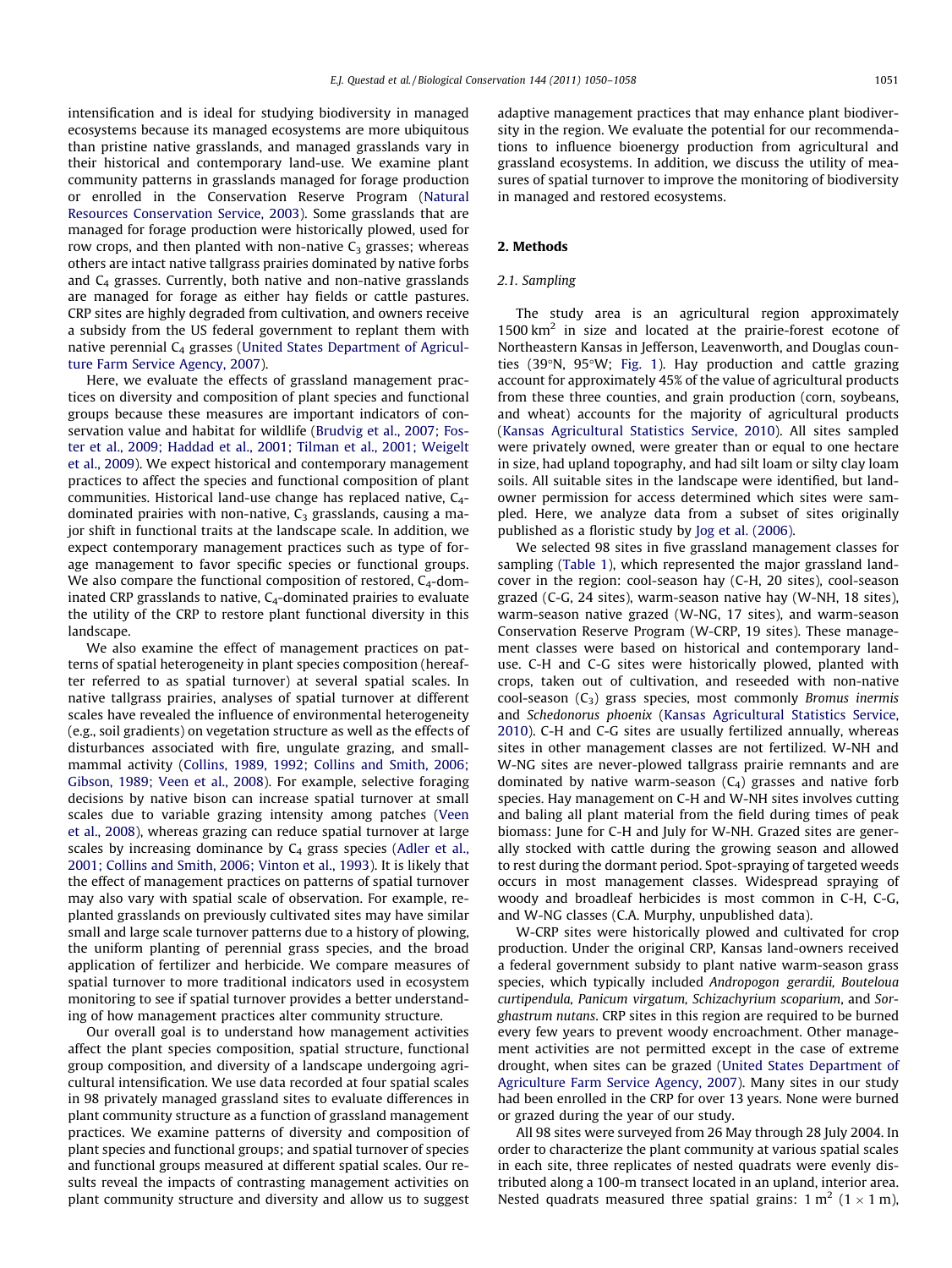<span id="page-2-0"></span>

Fig. 1. Map of study area. Legend and scale correspond to detailed map, which shows the location of the majority of study sites coded by management class.

100 m<sup>2</sup> (10  $\times$  10 m), and 400 m<sup>2</sup> (20  $\times$  20 m). All plant species were recorded in each quadrat, and % cover for each species was visually estimated in the  $400\text{-m}^2$  quadrats. To measure the soil quality of each 400-m2 quadrat, three 150-mm deep soil samples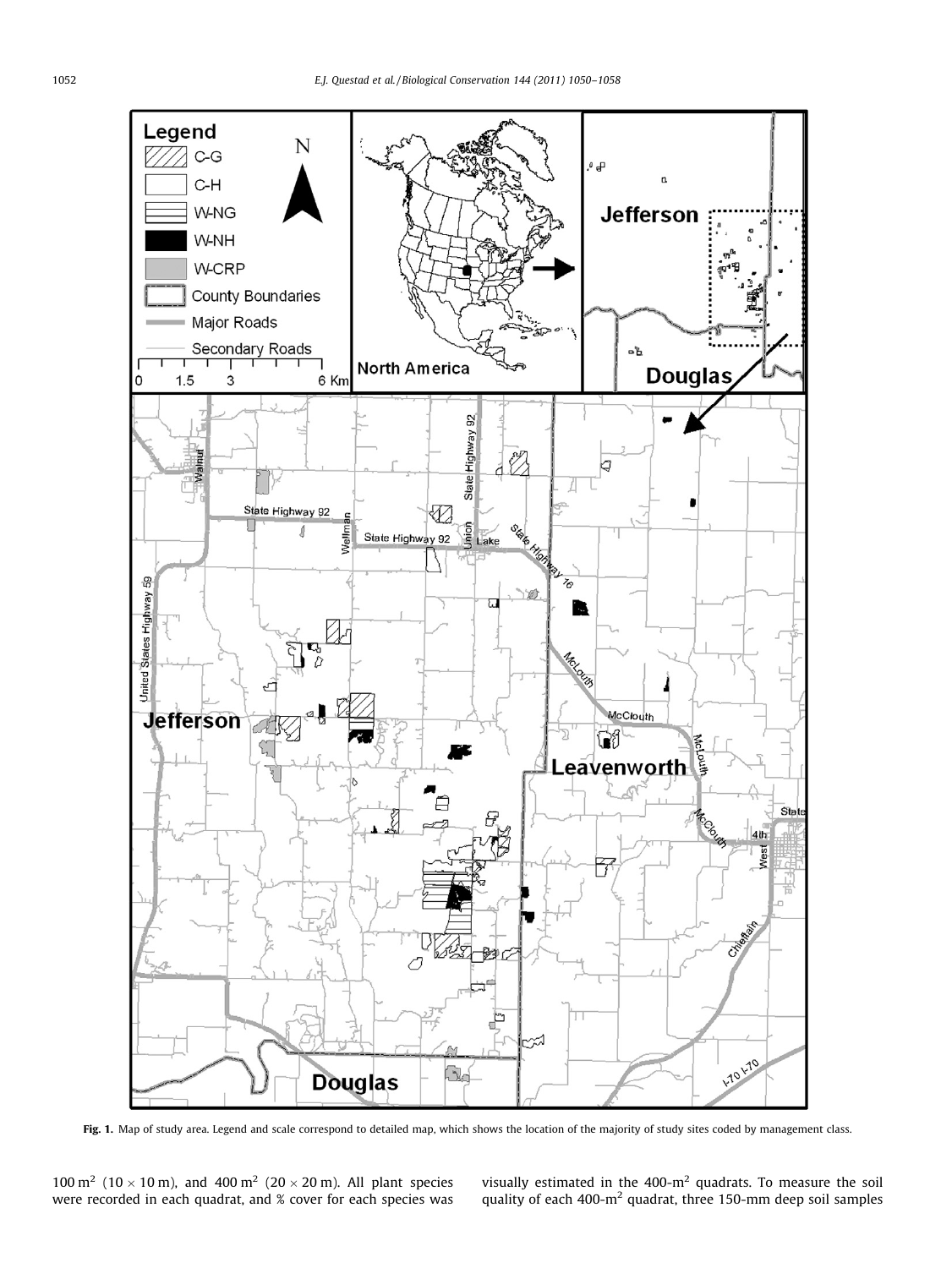#### <span id="page-3-0"></span>Table 1

Grassland management classes (C-H, C-G, W-NH, W-NG, and W-CRP) are based on whether the site was historically cultivated, and whether it is currently grazed, hay-managed, or enrolled in the Conservation Reserve Program.

| Management class                                 | Historical Management | Contemporary Management  | Annual fertilization | Dominant plant cover           |
|--------------------------------------------------|-----------------------|--------------------------|----------------------|--------------------------------|
| Cool-season grazed (C-G)                         | Plowed and cultivated | Grazing                  | Yes                  | Non-native $C_3$ grasses       |
| Cool-season hay (C-H)                            | Plowed and cultivated | Hay production           | Yes                  | Non-native $C_3$ grasses       |
| Warm-season native grazed (W-NG)                 | Intact/native         | Grazing                  | No                   | Native forbs and $C_4$ grasses |
| Warm-season native hay (W-NH)                    | Intact/native         | Hay production           | No                   | Native forbs and $C_4$ grasses |
| Warm-season Conservation Reserve Program (W-CRP) | Plowed and cultivated | Conservation/restoration | No                   | Planted native $C_4$ grasses   |

were collected with a 914-mm tube sampler for pH and nutrient analysis. The three samples were mixed together and air dried at room temperature (22–27 °C) to a constant mass. Soils were sifted through a 2-mm sieve to remove roots and plant debris. Samples were sent to the Soil Testing Laboratory at Kansas State University where they were analyzed with a LECO CN 2000 dry combustion analyzer for total soil nitrogen and carbon (% by mass). We used a glass electrode pH meter to measure soil pH ([McLean, 1982](#page-7-0)).

## 2.2. Functional group classification

In order to examine patterns of functional diversity and composition, each species was placed into a functional group on the basis of its longevity and growth form. We used published information to divide species into four longevity classes (annual, annual/biennial, biennial, and perennial) and 10 growth form classes ( $C_3$  grass;  $C_4$  grass; non-grass graminoid;  $C_3$  forb;  $C_4$  forb; shrub; vine; tree; leguminous forbs; and leguminous vines, shrubs, and trees) ([Downton, 1975; Great Plains Flora Association, 1986; Towne,](#page-7-0) [2002; United States Department of Agriculture, 2009\)](#page-7-0). We used all possible combinations of longevity classes with growth form classes to create 20 functional groups.

## 2.3. Data analysis

To characterize the diversity patterns for each site, we first calculated the relative abundance of each species in a site by adding its % cover from the three 400- $m<sup>2</sup>$  quadrats and dividing that sum by the total vegetative cover from the three quadrats. These data were used to calculate site-level species richness (S), native species richness ( $S_{\text{Native}}$ ), non-native species richness ( $S_{\text{Non-native}}$ ), species evenness  $(E = (1/\sum p_i^2)/S)$ , and Simpson's index of species diversity  $(D = 1/\sum p_i^2)$ . We calculated the total relative abundance of native and non-native species to examine native and non-native cover, two important indicators of community integrity and ecosystem recovery following disturbance. The relative abundance of each functional group was determined in order to calculate site-level functional group richness ( $S_{FG}$ ), functional group evenness ( $E_{FG}$ ), and functional group diversity  $(D_{FG})$ . We calculated site-level metrics of soil quality (soil N, C, and pH) by averaging the three values of each measure from the  $400\text{-m}^2$  quadrats for each site. Because environmental heterogeneity can influence plant diversity, we examined the heterogeneity of soil conditions by calculating the coefficient of variation (CV) of soil N and C for each site.

We used two analysis of variance (ANOVA) models in Minitab 14.1 to test the effect of management class on site-level S, E, D,  $S_{\text{Native}}$ ,  $S_{\text{Non-native}}$ , native cover, non-native cover,  $S_{\text{FG}}$ ,  $E_{\text{FG}}$ ,  $D_{\text{FG}}$ , soil N, soil C, soil pH, CV N, and CV C. One model was a one-way ANOVA using the five management classes as fixed factors. The other model was a two-way ANOVA omitting the W-CRP sites. The two factors were Historical Management (cultivated and replanted/not cultivated) and Contemporary Management (hay or grazing). By omitting the W-CRP sites from this analysis, we obtained a balanced design and could test for an interaction between Historical and Contemporary Management activities. If normality or homogeneity of variance assumptions were not met, we used a Kruskall–Wallis test for one-way models and the Scheirer–Ray– Hare extension of the Kruskal–Wallis test for two-way models.

We used PERMANOVA, a non-parametric form of MANOVA, to test whether species and functional group composition varied among management classes [\(Anderson, 2001\)](#page-7-0). PERMANOVA uses a community dissimilarity metric to evaluate differences in community composition among groups on a scale of zero (identical communities) to one (completely different communities) and employs permutation tests to evaluate significance. We tested one-way and two-way models similar to our ANOVA designs. We randomly selected sites to remove from each management class to obtain equal sample sizes among classes, a requirement for the analysis. We repeated the analyses three times, with different combinations of sites to ensure the results were repeatable. All tests used Bray–Curtis dissimilarity as the turnover metric and calculated p-values with 999 unrestricted permutations of the raw data. To graphically characterize the composition of sites, we performed separate Detrended Correspondence Analyses (DCA) in PC-ORD 4.14 for species and functional groups.

We used PERMDISP to determine whether spatial turnover among sites was greater in certain management classes ([Anderson](#page-7-0) [et al., 2006](#page-7-0)). PERMDISP finds the mean deviation of sites from the centroid for each management class and uses permutations to statistically evaluate differences in mean deviation from the centroid among classes. We ran PERMDISP analyses for species and functional group composition with 999 permutations and Bray–Curtis dissimilarity as the distance measure.

To test whether plant diversity patterns vary with spatial scale within sites, we calculated species richness  $(S<sub>S</sub>)$  and functional group richness ( $S_{FG}$ ) for each quadrat. We calculated the mean of each of these values over the three replicate quadrats of a given size in each site, resulting in three values of each metric for each site representing the mean for 1-m<sup>2</sup>, 100-m<sup>2</sup>, and 400-m<sup>2</sup> quadrat sizes. In order to test whether spatial turnover varied with spatial scale, we calculated spatial turnover (Sorenson's dissimilarity index) of species  $(T<sub>S</sub>)$  and functional groups  $(T<sub>FG</sub>)$  among all possible pairs of quadrats of each size in a site and found the mean spatial turnover for each quadrat size in each site.

We used a repeated-measures ANOVA in SPSS 14.0 to test whether the effect of management class on community patterns was scale-dependent. The repeated measure was sampling area (1 m<sup>2</sup>, 100 m<sup>2</sup>, and 400 m<sup>2</sup>) and management class was a fixed factor with five levels. A significant interaction term indicated that the effect of management on the dependent variable depended on spatial scale. We ran separate ANOVA's for  $S_S$ ,  $S_{FG}$ ,  $T_S$ , and  $T_{FG}$ . We log-transformed richness measures to allow for a more direct comparison of the effects of management among areas of different sizes.

## 3. Results

## 3.1. Site-level patterns

Over all sites we observed 390 species in 224 genera, 66 families, and 20 functional groups. Site-level S ranged from 7 to 108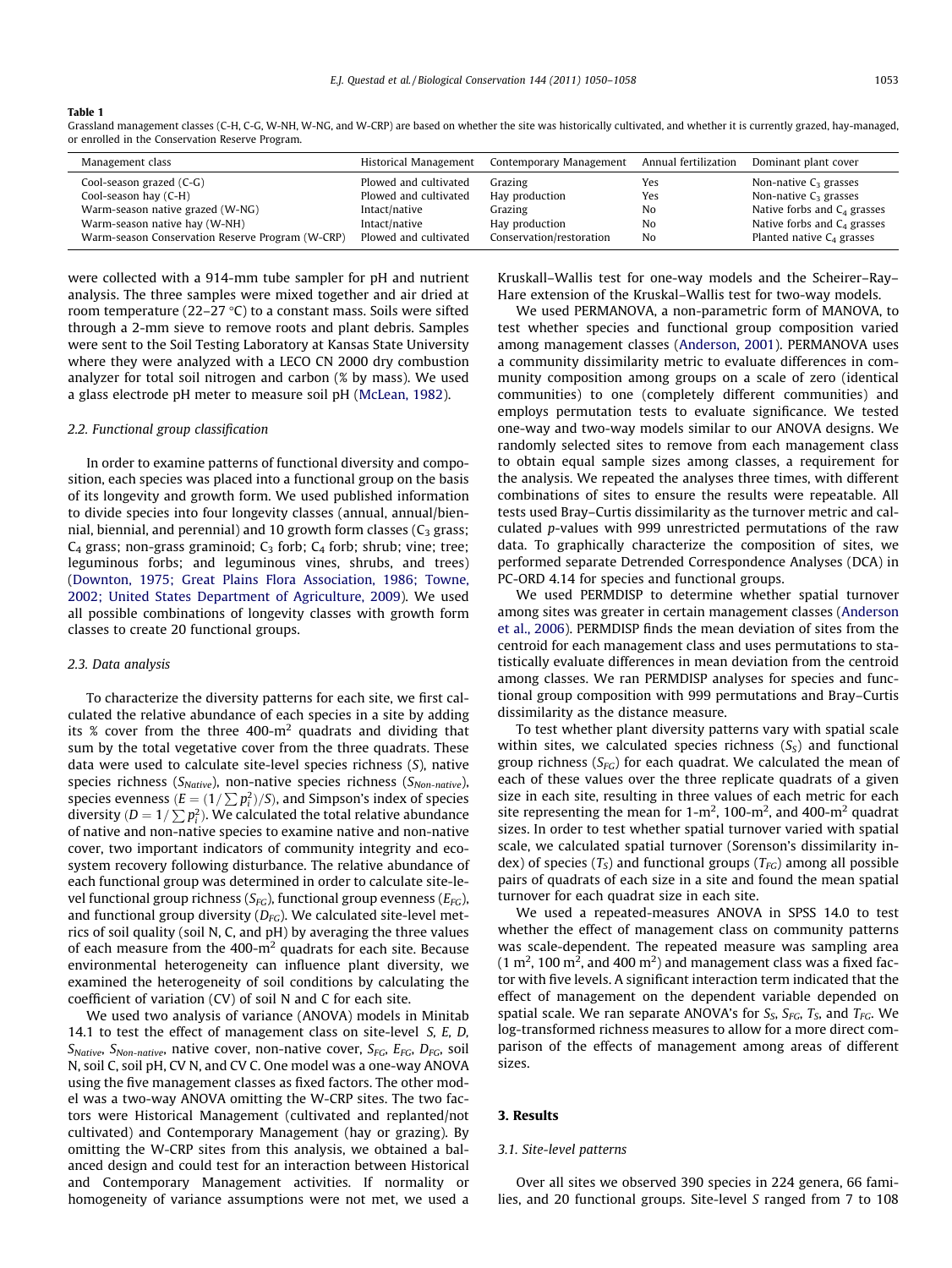#### Table 2

Comparisons of species, functional group, and soil productivity metrics among management classes. Mean ± 2SE are reported for each management class. Letters indicate significantly different groups based on Tukey post hoc tests of one-way ANOVA's ( $p < 0.05$ ).

| Dependent variable         | $C-G$                         | $C-H$                        | W-NG                       | W-NH                         | W-CRP                         | Significant sources of variation <sup>a</sup> |
|----------------------------|-------------------------------|------------------------------|----------------------------|------------------------------|-------------------------------|-----------------------------------------------|
|                            | $33.9 \pm 5.9$ <sup>A</sup>   | $26.0 \pm 4.9^{\text{A}}$    | $77.6 \pm 6.2^{\rm B}$     | $88.1 \pm 5.9^{\rm B}$       | $46.0 \pm 6.1^{\circ}$        | M. H. H $\times$ C                            |
|                            | $0.084 \pm 0.02$              | $0.077 \pm 0.02$             | $0.085 \pm 0.01$           | $0.080 \pm 0.02$             | $0.087 \pm 0.01$              |                                               |
| D                          | $2.45 \pm 0.37$ <sup>A</sup>  | $1.72 \pm 0.25$ <sup>A</sup> | $6.42 \pm 0.78^{\rm B}$    | $6.99 \pm 1.39^{\rm B}$      | $3.90 \pm 0.63^{\circ}$       | M, H                                          |
| <i>S</i> <sub>Native</sub> | $21.8 \pm 4.10^{\text{A}}$    | $16.0 \pm 3.8^{\rm A}$       | $60.9 \pm 6.14^{\rm B}$    | $73.1 \pm 4.8^{\circ}$       | $39.16 \pm 5.0^{\rm D}$       | M, H, $H \times C$                            |
| $S_{Non-native}$           | $12.0 \pm 2.7$ <sup>AB</sup>  | $10.0 \pm 1.9^{AD}$          | $16.7 \pm 1.9^{\circ}$     | $14.9 \pm 2.6^{BC}$          | $6.8 \pm 2.0^{D}$             | M, H                                          |
| Native cover               | $8.34 \pm 2.76^{\text{A}}$    | $5.26 \pm 2.18$ <sup>A</sup> | $79.12 \pm 6.80^8$         | $83.55 \pm 6.16^B$           | $97.20 \pm 1.71^{\circ}$      | M, H                                          |
| Non-native cover           | $91.7 \pm 2.76$ <sup>A</sup>  | $94.7 \pm 2.18$ <sup>A</sup> | $20.8 \pm 6.80^{\rm B}$    | $16.4 \pm 6.16^B$            | $2.8 \pm 1.71^{\circ}$        | M, H                                          |
| $S_{FG}$                   | $10.8 \pm 1.4^{AB}$           | $9.0 \pm 1.3^{\rm A}$        | $13.6 \pm 0.9^{\circ}$     | $12.6 \pm 0.8$ <sup>BC</sup> | $12.8 \pm 1.2^{BC}$           | <b>M.</b> H                                   |
| $E_{FG}$                   | $0.15 \pm 0.03$ <sup>AB</sup> | $0.16 \pm 0.03^{AB}$         | $0.15 \pm 0.02^{AB}$       | $0.19 \pm 0.03^{\rm B}$      | $0.11 \pm 0.02^{\text{A}}$    | M, H, C                                       |
| $D_{FG}$                   | $1.46 \pm 0.18$ <sup>A</sup>  | $1.32 \pm 0.18$ <sup>A</sup> | $2.00 \pm 0.29^8$          | $2.40 \pm 0.41^{\circ}$      | $1.33 \pm 0.22^{\text{A}}$    | M. H. H $\times$ C                            |
| Soil N                     | $0.24 \pm 0.02^{\text{A}}$    | $0.20 \pm 0.02^{\rm B}$      | $0.26 \pm 0.02^{\text{A}}$ | $0.25 \pm 0.02^{\text{A}}$   | $0.16 \pm 0.01^{\circ}$       | M, H, C                                       |
| Soil C                     | $2.59 \pm 0.21^{\text{A}}$    | $2.33 \pm 0.20^{\rm A}$      | $3.07 \pm 0.22^{\rm B}$    | $3.02 \pm 0.20^8$            | $1.81 \pm 0.12^C$             | <b>M.</b> H                                   |
| Soil pH                    | $5.71 \pm 0.18$ <sup>A</sup>  | $5.72 \pm 0.11^{\text{A}}$   | $5.60 \pm 0.14^{AB}$       | $5.35 \pm 0.11^{\rm B}$      | $5.86 \pm 0.18$ <sup>AB</sup> | M, H                                          |

 $^{\rm a}$  One-way model: M = effect of Management Class; two-way model: H = effect of Historical management, C = effect of Contemporary Management, H  $\times$  C = interaction of Historical and Contemporary Management. Significant sources of variation from one-way ANOVA's are reported for the effect of M on S, S<sub>Native</sub>, and soil C, and from Kruskall-Wallis tests for the effect of Management Class on S<sub>Non-native</sub>, native cover, non-native cover, E, D, S<sub>FG</sub>, E<sub>FG</sub>, D<sub>FG</sub>, soil N, and soil pH. The effects of H and C were tested with a twoway factorial ANOVA for S, S<sub>Native</sub>, S<sub>Non-native</sub>, soil N, and soil C; and the Scheirer–Ray–Hare extension of the Kruskal–Wallis test for E, D, native cover, non-native cover, S<sub>FG</sub>, E<sub>FG</sub>,  $D_{FG}$ , and soil pH (p< 0.05).

species. Warm-season native sites had the greatest values of species and functional group diversity metrics analyzed at the site level (Table 2). Cool-season sites had the lowest S, D, and  $S_{FG}$ ; W-CRP sites had intermediate values for these metrics. The Historical  $\times$  Contemporary Management interaction was significant for values of S and  $S_{Native}$ , which occurred because grazed sites had lower values than hayed sites among warm-season grasslands, but grazed sites had values equivalent to hayed sites among cool-season grasslands (Table 2). W-CRP sites had the greatest native cover and lowest non-native cover, followed by warm-season native sites. Warm-season native sites had the greatest soil N and C (Table 2). W-CRP sites had the lowest N and C and the highest pH. There was no effect of Management Class, Historical Management, Contemporary Management, or the Historical $\times$  Contemporary Management interaction on E or soil heterogeneity variables, CV N and CV C ( $p > 0.20$ ).

DCA of both species and functional groups provided clear separation of warm-season and cool-season sites on the first axis, which was highly influenced by dominant perennial grass species ([Fig. 2](#page-5-0)). W-CRP sites were more closely associated with native sites, and were the farthest sites from cool-season sites on the first axis. W-NH and W-NG sites separated on the second species axis, but C-H and C-G sites did not. W-CRP sites were most closely associated with W-NG [\(Fig. 2](#page-5-0)a and b). W-NH and W-NG sites did not separate on the second axis when functional groups were analyzed [\(Fig. 2c](#page-5-0) and d).

PERMANOVA results supported these patterns. Each management class had a distinct species composition  $(F_{4,80} = 23.35,$  $p = 0.001$ ). Historical Management ( $F_{1,64} = 65.69$ ,  $p = 0.001$ ), Contemporary Management ( $F_{1,64}$  = 3.52,  $p$  < 0.02), and the Historical  $\times$  Contemporary interaction term ( $F_{1,64}$  = 2.56,  $p$  < 0.05) all significantly affected species composition. In contrast, functional group composition was different between cool-season and warm-season sites (Historical Management  $F_{1,64}$  = 106.24,  $p$  = 0.001), but there was no effect of Contemporary Management  $(F_{1,64} = 1.44, p > 0.05)$  or the interaction term  $(F_{1,64} = 1.69, p > 0.05)$ 0.05) on functional composition.

The spatial turnover in community composition among sites was related to management class (species:  $F_{\text{PERMDISP}} = 7.06$ ,  $p < 0.001$ ; functional groups:  $F_{PERMDISP} = 5.62$ ,  $p < 0.001$ ). Spatial turnover in species composition was highest among W-NG, W-NH, and C-G sites. Spatial turnover in functional group composition was highest among W-NH sites and lowest among W-CRP.

## 3.2. Spatial scale within sites

Management Class and Area were significant factors in ANOVA's of species richness  $(S<sub>S</sub>)$ , functional group richness  $(S<sub>FG</sub>)$ , species turnover  $(T<sub>S</sub>)$ , and functional group turnover  $(T<sub>FG</sub>)$ ; [Fig. 3](#page-5-0)). Even when measured at smaller spatial scales within sites, the patterns among management classes for  $S_S$  and  $S_{FG}$  richness were similar to the site-level patterns (i.e., W-NH had the greatest richness at all scales, followed by W-NG, etc.). The Area  $\times$  Management interaction was significant for  $S_S$  ( $F_{4,93}$  = 4.9,  $p$  < 0.001),  $S_{FG}$  ( $F_{4,93}$  = 13.9,  $p < 0.001$ ), and  $T_S$  ( $F_{4,93}$  = 6.204,  $p < 0.001$ ; [Fig. 3\)](#page-5-0). This interaction did not occur for  $T_{FG}$  ( $F_{4,93}$  = 0.79,  $p > 0.05$ ). For  $S_S$  and  $S_{FG}$  there was a greater difference among management classes at small scales compared to large scales. In contrast, the interaction between management class and area occurred for  $T<sub>S</sub>$  because the rank of management classes changed with spatial scale.  $T<sub>S</sub>$  of warm-season sites was higher than other management classes at the  $1-m^2$ scale but was lower or equivalent at the 400-m<sup>2</sup> scale ([Fig. 3](#page-5-0)).  $T_{FG}$ of cool-season and W-CRP sites was greater than or equivalent to warm-season sites at all spatial scales.

### 4. Discussion

### 4.1. Managed tallgrass prairies

The management of prairie remnants for forage production appears to help retain native plant diversity in this region [\(Jog et al.,](#page-7-0) [2006\)](#page-7-0). The average species richness at the  $1-m^2$  scale of grazed native grasslands (15 species) equaled the richness of a nearby prairie remnant managed exclusively for conservation; and the richness of hay-managed native grasslands (23 species) exceeded the remnant's richness [\(Kindscher and Tieszen, 1998](#page-7-0)). The scale-dependent patterns of species turnover we observed for grazed and hayed native grasslands are similar to those found at Konza prairie, a tallgrass prairie managed for conservation, suggesting that prairies managed for forage production can maintain important elements of community structure found in high quality native prairie ecosystems [\(Adler et al., 2001; Collins and Smith, 2006;](#page-7-0) [Veen et al., 2008; Vinton et al., 1993](#page-7-0)). It is remarkable that these remnants have such high diversity even though the sites are small, isolated, and managed for forage production. Most of these sites exist because they were too rocky to plow or were otherwise unsuitable for crop production, so it is possible that they will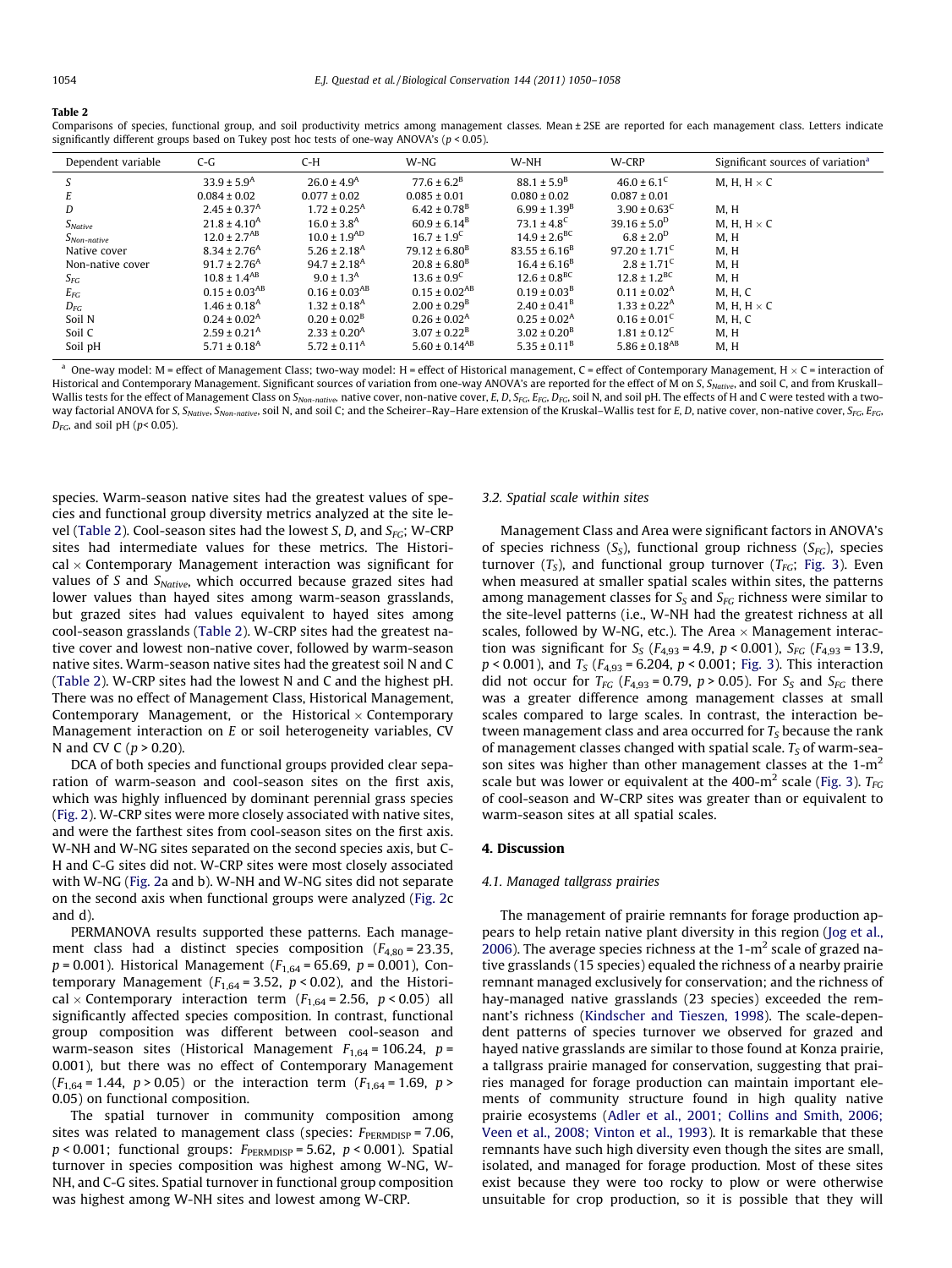<span id="page-5-0"></span>

Fig. 2. Detrended correspondence analysis axes 1 and 2. Sites are coded by management class. (a) Species ordination: the first axis explained 60.8% of the variation in site composition, and the second axis explained an additional 5.9%; (b) dominant species with >50% cover; (c) functional group ordination: the first axis explained 93.1% of the variation in site composition, and the second axis explained an additional 1.4%; (d) dominant functional groups with >10% cover.



Fig. 3. Spatial turnover for each area sampled by management class. Symbols represent mean turnover ±2SE plotted against log area. (a) Species turnover; (b) functional group turnover.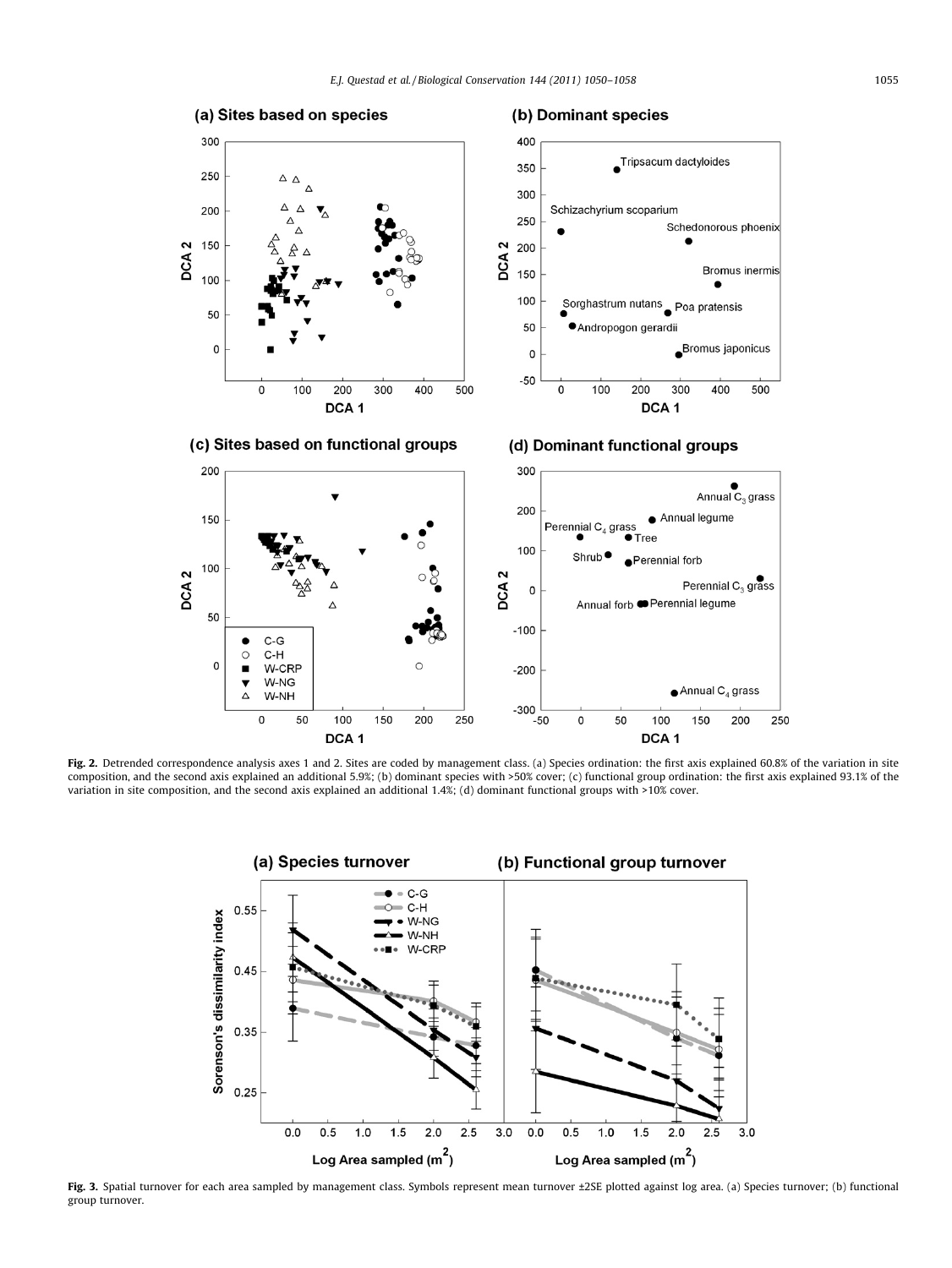remain intact even if pressures for arable land continue to increase. However, if bioenergy crops become more profitable some of these sites may be converted to agricultural fields. Financial and policy incentives that focus on preventing this land-use conversion will have the greatest impact on native plant diversity in this region.

## 4.2. Contemporary forage management practices

We found evidence that contemporary forage management practices (annual haying and grazing by cattle) influenced plant diversity and composition in native grasslands, but not in non-native cool-season grasslands. Native grasslands managed for cattle grazing had lower native species richness when compared to native grasslands managed to produce hay. PERMANOVA results showed that W-NH sites had a different species composition from W-NG sites, but their functional group composition was similar. Thus, grazing management may reduce species richness in native grasslands by eliminating native species that cannot tolerate cattle grazing but are adapted to hay disturbance, but not by eliminating entire functional groups ([Towne et al., 2005\)](#page-7-0). Possible causes of species loss in grazed sites include high stocking rates of cattle that lead to soil erosion, high rates of disturbance that negatively affect certain species, and herbicide application to eliminate specific unpalatable plants.

The community differences among W-NH and W-NG sites suggest that contemporary management practices can play a role in maintaining diversity in native grasslands, and that hay management in particular may be an important tool for native plant conservation. Mead's milkweed, a federally endangered plant species, is found only in hay-managed grasslands and not in grazed grasslands in this region [\(Jog et al., 2006](#page-7-0)). In addition, the nesting success of grassland birds was higher in native hay meadows compared to grazed prairies or Conservation Reserve Program (CRP) grasslands, suggesting that hay management also improves wildlife habitat quality ([With et al., 2008](#page-8-0)). Mowing may be a lower intensity disturbance, when compared to cattle grazing, that benefits soil quality and species of conservation concern ([Knapp](#page-7-0) [et al., 1999; Leach et al., 1999](#page-7-0)). In addition, mid-season hay management may approximate the prehistoric fire disturbance to which these native tallgrass communities have adapted ([Howe,](#page-7-0) [1994a,b\)](#page-7-0). Therefore, switching from grazing to hay management could enhance the community composition of native grasslands. We also suggest exploring the effects on biodiversity of reducing stocking densities, resting sites in order to reduce erosion, temporarily switching grazed sites to hay management, or rotating hay management through portions of grazed sites.

Although reducing grazing activity may decrease an owner's revenue, this loss could be mitigated by market or policy incentives for bioenergy derived from native or semi-natural biomass. These incentives could also provide a unique opportunity to alter the timing of hay collection. Currently, hay is harvested when its forage quality is greatest, which is normally mid-growing season before plants set seed and senesce ([Foster et al., 2009](#page-7-0)). Since bioenergy production does not rely as heavily on the nutrient status of plants, biomass could be collected later in the season after plant and animal species have an opportunity to reproduce. Thus, bioenergy produced from these ecosystems could potentially enhance biodiversity by reducing the negative impacts of grazing and altering the timing of hay collection to facilitate plant and animal reproduction.

## 4.3. Conservation Reserve Program grasslands

Despite their history of intensive cultivation, CRP grasslands had greater species diversity and native cover than cool-season grasslands. In addition, the species and functional group composition of CRP sites was more similar to native grasslands than the composition of cool-season grasslands was. This similarity reflects the influence of dominant grass species on composition, showing that some aspects of native community structure can be restored through simple seed additions of native warm-season grasses. Native species richness of CRP grasslands was considerably higher than the five species initially planted  $(39 \pm 5$  species) and was approximately twice as high as native richness of cool-season grasslands. Thus, CRP grasslands have created important reservoirs of native plant diversity and restored some aspects of functional composition to previously cultivated sites in this intensively farmed landscape.

However, CRP grasslands do not achieve the same diversity and composition of native grasslands. The species richness of CRP grasslands is low compared with native grasslands, similar to comparisons of restored and remnant prairies in Iowa and Texas ([Martin et al., 2005; Polley et al., 2005\)](#page-7-0). CRP grasslands also lacked scale-dependent patterns of species turnover within sites and at the landscape scale. CRP sites had higher small-scale functional group turnover compared to native prairies, which may occur when patches of individual species or functional groups are larger in restorations [\(Martin et al., 2005](#page-7-0)). Low diversity in CRP grasslands is caused primarily by the initial extirpation of native diversity when these sites were plowed and planted with row crops. Typical CRP restoration activities, such as planting dominant  $C_4$ grasses and maintaining grass dominance by eliminating natural or managed disturbance regimes ([Knapp et al., 1998](#page-7-0)) also limit the diversity of these grasslands.

We suggest three modifications to management practices that may increase species richness, reduce grass dominance, and improve the ability of CRP grasslands to resemble native communities. First, increasing enrollment in the CRP will increase native species diversity at the landscape scale by increasing the area of favorable native plant habitat, reducing the abundance of nonnative species, and reducing habitat fragmentation if sites are strategically placed in the landscape ([Dunn et al., 1993\)](#page-7-0). Incentives could also be added to convert cool-season grasslands, in addition to cropland, to native warm-season CRP management. Second, increasing incentives through the CP25 Restoration of Rare and Declining Habitats Program will include more native prairie species in seed mixes, especially forbs and native cool-season grasses ([Dickson and Busby, 2009; Martin et al., 2005; Natural Resources](#page-7-0) [Conservation Service, 2010; Polley et al., 2005\)](#page-7-0). Current applications for CRP enrollment receive higher scores if they include CP25 management, a positive step toward enhancing restored plant diversity. Third, incorporating a periodic biomass collection may enhance native species diversity on CRP sites by reducing the dominance of perennial  $C_4$  grasses. If this biomass collection can be used to produce bioenergy, CRP grasslands could have both a market and conservation value. However, removing vegetation from CRP sites may change wildlife habitat quality, reduce litter decomposition, and cause an undesirable reduction in soil nutrients ([Kitchen et al., 2009; Knops and Tilman, 2000; Murphy](#page-7-0) [et al., 2006](#page-7-0)), particularly carbon, which could reduce the soil carbon sequestered by CRP management. Therefore, careful study is needed to determine the impacts of management changes to the CRP on soil processes, wildlife, and other functions; and to understand the optimal frequency and timing of biomass collection for both biodiversity and soil conservation.

## 4.4. Spatial turnover indicators for ecological monitoring

Comparing managed and restored communities to reference native ecosystems is an important aspect of biodiversity monitoring. Native species richness, native cover, non-native cover, or the abundance of target species are typical indicators used for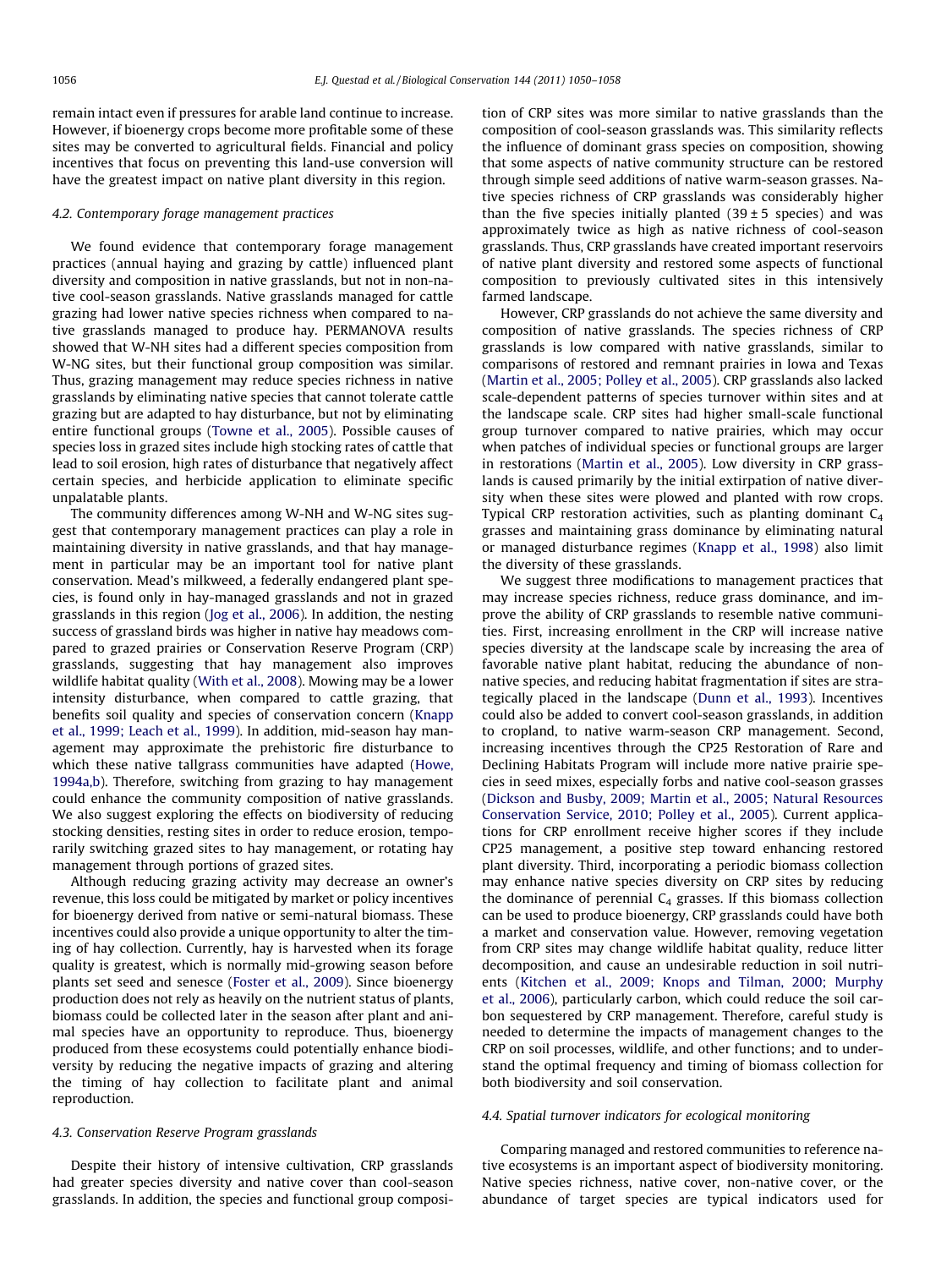<span id="page-7-0"></span>monitoring plant community responses to management activities ([Yoccoz et al., 2001](#page-8-0)). In our study, CRP grasslands had very high native cover, low non-native cover, and moderate species richness; exhibiting a level of similarity to native grasslands; however, CRP grasslands did not exhibit scale-dependent patterns of spatial turnover measured within sites or at the landscape scale. In fact, the very high cover of planted native grasses, which may seem an ideal target for restoration, may inhibit natural patterns of spatial turnover on CRP sites by increasing grass dominance over levels found in native grasslands (Martin et al., 2005). Thus, we have gained a better understanding of management impacts to community structure at multiple scales by analyzing patterns of spatial turnover. These metrics are not typically included in monitoring protocols, but are easy to calculate with sufficient data. We suggest that these metrics can be used to evaluate the effectiveness of restoration and conservation activities in many ecosystems. In particular, examining spatial turnover at the landscape scale using PERMDISP or other analytical approaches can benefit landscape-level biodiversity management (e.g., Anderson and Thompson, 2004).

## 5. Conclusions

Changes to management practices could significantly enhance biodiversity conservation in regions where agricultural intensification is accelerating land-use change. In our study region, we suggest native plant biodiversity can be enhanced by conserving existing native grasslands, increasing the conversion of cropland to native CRP grasslands, and increasing the use of hay management in native pastures. Our study emphasized managed temperate grassland ecosystems, and our management recommendations may not be suitable for unmanaged, natural areas; however, we think many of our suggestions could have positive effects on biodiversity in other grassland regions. Furthermore, indicators based on measures of spatial turnover in community composition added important insights when monitoring the effects of management decisions on biodiversity, and may be important for understanding landscape change in other ecosystems.

## Acknowledgements

We thank S. Fritts, B. Lefler, E. Nougera, E. Stogsdill, and A. Wolf for field and laboratory assistance. We also thank the land-owners who granted access to their property and shared their experiences with us. C. Freeman and C. Morse were very kind to offer their time and expertise in botanical knowledge. Funding was provided by the US Department of Agriculture grant #USDA-NRICGP (2003- 35101-12934). E.J.Q. was supported by a NSF Graduate Research Fellowship and a scholarship from the University of Kansas Women's Club.

#### References

- Adler, P.B., Raff, D.A., Lauenroth, W.K., 2001. The effect of grazing on the spatial heterogeneity of vegetation. Oecologia (Berlin) 128, 465–479.
- Anderson, M.J., 2001. A new method for non-parametric multivariate analysis of variance. Austral Ecology 26, 32–46.
- Anderson, M.J., Ellingsen, K.E., McArdle, B.H., 2006. Multivariate dispersion as a measure of beta diversity. Ecology Letters 9, 683–693.
- Anderson, M.J., Thompson, A.A., 2004. Multivariate control charts for ecological and environmental monitoring. Ecological Applications 14, 1921–1935.
- Brudvig, L.A., Mabry, C.M., Miller, J.R., Walker, T.A., 2007. Evaluation of central North American prairie management based on species diversity, life form, and individual species metrics. Conservation Biology 21, 864–874.
- Collins, S.L., 1989. Experimental analysis of patch dynamics and community heterogeneity in tallgrass prairie. Vegetatio 85, 57–66.
- Collins, S.L., 1992. Fire frequency and community heterogeneity in tallgrass prairie vegetation. Ecology 73, 2001–2006.
- Collins, S.L., Smith, M.D., 2006. Scale-dependent interaction of fire and grazing on community heterogeneity in tallgrass prairie. Ecology 87, 2058–2067.
- Dickson, T.L., Busby, W.H., 2009. Forb species establishment increases with decreased grass seeding density and with increased forb seeding density in a Northeast Kansas, USA, experimental prairie restoration. Restoration Ecology 17, 597–605.
- Downton, W.J.S., 1975. The occurrence of  $C_4$  photosynthesis among plants. Photosynthetica 9, 96–105.
- Dunn, C.P., Stearns, F., Guntenspergen, G.R., Sharpe, D.M., 1993. Ecological benefits of the conservation reserve program. Conservation Biology 7, 132–139.
- Fargione, J., Hill, J., Tilman, D., Polasky, S., Hawthorne, P., 2008. Land clearing and the biofuel carbon debt. Science 319, 1235–1238.
- Fargione, J.E., Cooper, T.R., Flaspohler, D.J., Hill, J., Lehman, C., McCoy, T., McLeod, S., Nelson, E.J., Oberhauser, K.S., Tilman, D., 2009. Bioenergy and wildlife: threats and opportunities for grassland conservation. Bioscience 59, 767–777.
- Foster, B.L., Kindscher, K., Houseman, G.R., Murphy, C.A., 2009. Effects of hay management and native species sowing on grassland community structure, biomass, and restoration. Ecological Applications 19, 1884–1896.
- Gibson, D.J., 1989. Effects of animal disturbance on tallgrass prairie vegetation. American Midland Naturalist 121, 144–154.
- Great Plains Flora Association, 1986. Flora of the Great Plains. University of Kansas Press, Lawrence, KS.
- Haddad, N.M., Tilman, D., Haarstad, J., Ritchie, M., Knops, J.M.H., 2001. Contrasting effects of plant richness and composition on insect communities: a field experiment. American Naturalist 158, 17–35.
- Howe, H.F., 1994a. Managing species diversity in tallgrass prairie: assumptions and implications. Conservation Biology 8, 691–704.
- Howe, H.F., 1994b. Response of early- and late-flowering plants to fire season in experimental prairies. Ecological Applications 4, 121–133.
- Jog, S., Kindscher, K., Questad, E.J., Foster, B., Loring, H., 2006. Floristic quality as an indicator of native species diversity in managed grasslands. Natural Areas Journal 26, 149–167.
- Kansas Agricultural Statistics Service, 2010. Kansas Agricultural Statistics.
- Kindscher, K., Tieszen, L.L., 1998. Floristic and soil organic matter changes after five and thirty-five years of native tallgrass prairie restoration. Restoration Ecology 6, 181–196.
- Kitchen, D.J., Blair, J.M., Callaham, M.A., 2009. Annual fire and mowing alter biomass, depth distribution, and C and N content of roots and soil in tallgrass prairie. Plant and Soil 323, 235–247.
- Knapp, A.K., Briggs, J.M., Hartnett, D.C., Collins, S.L., 1998. Grassland Dynamics: Long-term Ecological Research in Tallgrass Prairie. Oxford University Press.
- Knapp, A.K., Hartnett, D.C., Collins, S.L., Briggs, J.M., 1999. A caution against grazing – response. Bioscience 49, 600–601.
- Knops, J.M.H., Tilman, D., 2000. Dynamics of soil nitrogen and carbon accumulation for 61 years after agricultural abandonment. Ecology 81, 88–98.
- Leach, M.K., Henderson, R.A., Givnish, T.J., 1999. A caution against grazing. Bioscience 49, 599–600.
- Martin, L.M., Moloney, K.A., Wilsey, B.J., 2005. An assessment of grassland restoration success using species diversity components. Journal of Applied Ecology 42, 327–336.
- McLean, E.O., 1982. Soil pH and lime requirement. In: Page, A.L., Miller, R.H., Keeney, D.R. (Eds.), Methods of Soil Analysis. Part 2: Chemical and Microbiological Properties. American Society of Agronomy, Madison, WI, pp. 200–209.
- Murphy, C.A., Foster, B.L., Ramspott, M.E., Price, K.P., 2006. Effects of cultivation history and current grassland management on soil quality in Northeastern Kansas. Journal of Soil and Water Conservation 61, 75–84.
- Natural Resources Conservation Service, 2003. National Resources Inventory, Land Use. United States Department of Agriculture.
- Natural Resources Conservation Service, 2010. CRP Practice CP25: Restoration of Rare and Declining Habitat Program Fact Sheet. United States Department of Agriculture.
- Polley, H.W., Demer, J.D., Wilsey, B.J., 2005. Patterns of plant species diversity in remnant and restored tallgrass prairies. Restoration Ecology 13, 480–487.
- Samson, F., Knopf, F., 1994. Prairie conservation in North America. Bioscience 44, 418–421.
- Searchinger, T., Heimlich, R., Houghton, R.A., Dong, F.X., Elobeid, A., Fabiosa, J., Tokgoz, S., Hayes, D., Yu, T.H., 2008. Use of US croplands for biofuels increases greenhouse gases through emissions from land-use change. Science 319, 1238– 1240.
- Secchi, S., Gassman, P.W., Williams, J.R., Babcock, B.A., 2009. Corn-based ethanol production and environmental quality: a case of Iowa and the conservation reserve program. Environmental Management 44, 732–744.
- Tilman, D., Reich, P., Knops, J., Wedin, D., Mielke, T., Lehman, C., 2001. Diversity and productivity in a long-term grassland experiment. Science 294, 843–845.
- Towne, E.G., Hartnett, D.C., Cochran, R.C., 2005. Vegetation trends in tallgrass prairie from bison and cattle grazing. Ecological Applications 15, 1550–1559.
- Towne, G.E., 2002. Vascular plants of Konza Prairie biological station: an annotated checklist of species in a Kansas tallgrass prairie. SIDA Contributions to Botany 20, 269–294.
- United Nations Environment Programme, 2007. Global Environment Outlook 4: Environment for Development.
- United States Department of Agriculture, 2009. The PLANTS Database. National Plant Data Center, Baton Rouge, LA 70874-4490, USA.
- United States Department of Agriculture Farm Service Agency, 2007. Conservation Programs.
- Veen, G.F., Blair, J.M., Smith, M.D., Collins, S.L., 2008. Influence of grazing and fire frequency on small-scale plant community structure and resource variability in native tallgrass prairie. Oikos 117, 859–866.